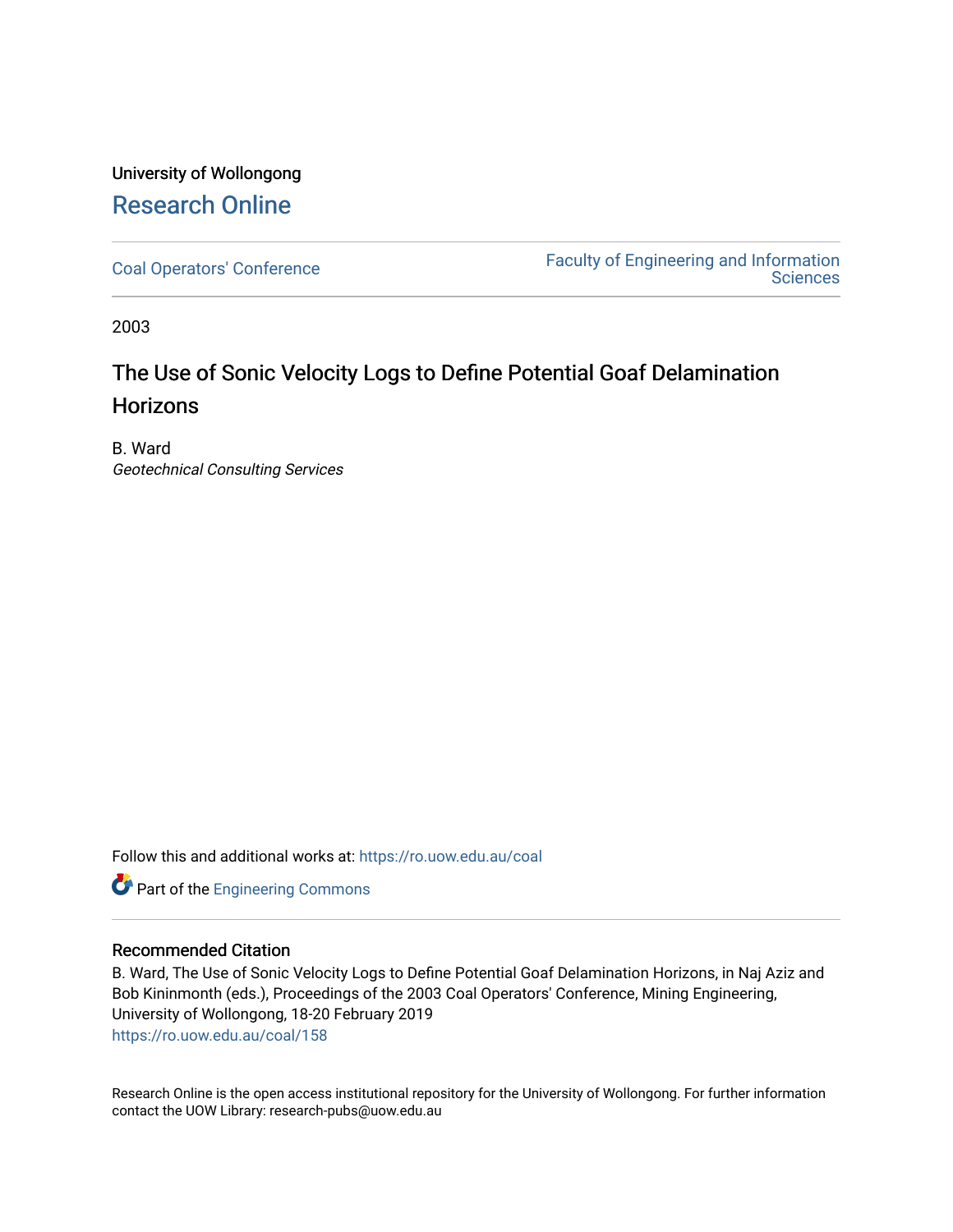# **THE USE OF SONIC VELOCITY LOGS TO DEFINE POTENTIAL GOAF DELAMINATION HORIZONS**

### **Barry Ward**<sup>1</sup>

#### **INTRODUCTION**

This paper presents the findings of part of ACARP Project C9003 (Green & Ward, 2002) which examined the possibility of deriving quantitative guidelines for the use of sonic velocity logs in the identification of potential goaf delamination planes, with a view to improving predictive capability for the delineation of heavy roof conditions.

The downhole sonic velocity log is widely used for the interpretation of overburden strata into geomechanical units and for identifying thick or strong sandstone layers in the main overburden. It can also depict discrete weaker horizons that can act as goaf delamination planes within such layers as high transit time (low velocity) spikes. However, delineation of these planes becomes subjective if the contrast between the peak velocity and the background velocity diminishes.

In terms of predicting goafing behaviour the question then arises as to whether the potential for bed separation can be predicted on the basis of the sonic velocity contrast alone. There were no quantitative guidelines for using the sonic velocity log for this purpose.

The research carried out under C9003 was thus directed at establishing the value of the sonic log for the delineation of potential goaf delamination planes. The proposal was to systematically test sonic log responses for potential separation planes against monitored goafing behaviour from a number of mine sites, with the objective of deriving quantitative guidelines for the identification of goaf delamination planes from the sonic velocity log.

#### **BACKGROUND**

It is believed that the first systematic use of the sonic velocity log for the prediction of delamination planes was in the late 1980's, for defining roof conditions in the 600's block at Southern Colliery. A typical Southern Colliery 600's log is shown in Figure 1. The immediate roof was an homogeneous fairly massive strong sandstone up to 9m thick, with an average strength of around 80 MPa. However the sandstone invariably contained one or two persistent thin siltstone partings that acted as separation planes. The term 'active sandstone' was coined to refer to the sandstone component directly overlying the seam (Paterspn and Ward, 1994). The active sandstone was subsequently defined as 'the thickness of sandstone up to the first potential delamination plane as indicated by the sonic velocity log' (Paterson and Ward, 1994).

Extraction in the 600's block suffered intense but short-lived periodic weighting at around 12m frequency. Observation and monitoring during longwall extraction (Frith and Stuart, 1991; Everett, 1992) indicated that the severity and spacing of the periodic weighting was directly related to the thickness of the active sandstone.

The occurrence of the weak siltstone partings was not necessarily continuous or consistent, and the sonic response varied accordingly. Experience on site led to a minimum peak value of 85 µsec/ft being adopted as the cut-off value for delamination to occur. This is equivalent to a sonic velocity contrast of approximately 10 to 15 µsec/ft against the background level.

The validity of using the sonic velocity log systematically on a quantitative basis for predicting delamination planes was thus established at Southern Colliery with respect to strata forming the immediate roof to a height of some 10m to 12m above the seam.

 $\overline{a}$ 

<sup>&</sup>lt;sup>1</sup> Geotechnical Consulting Services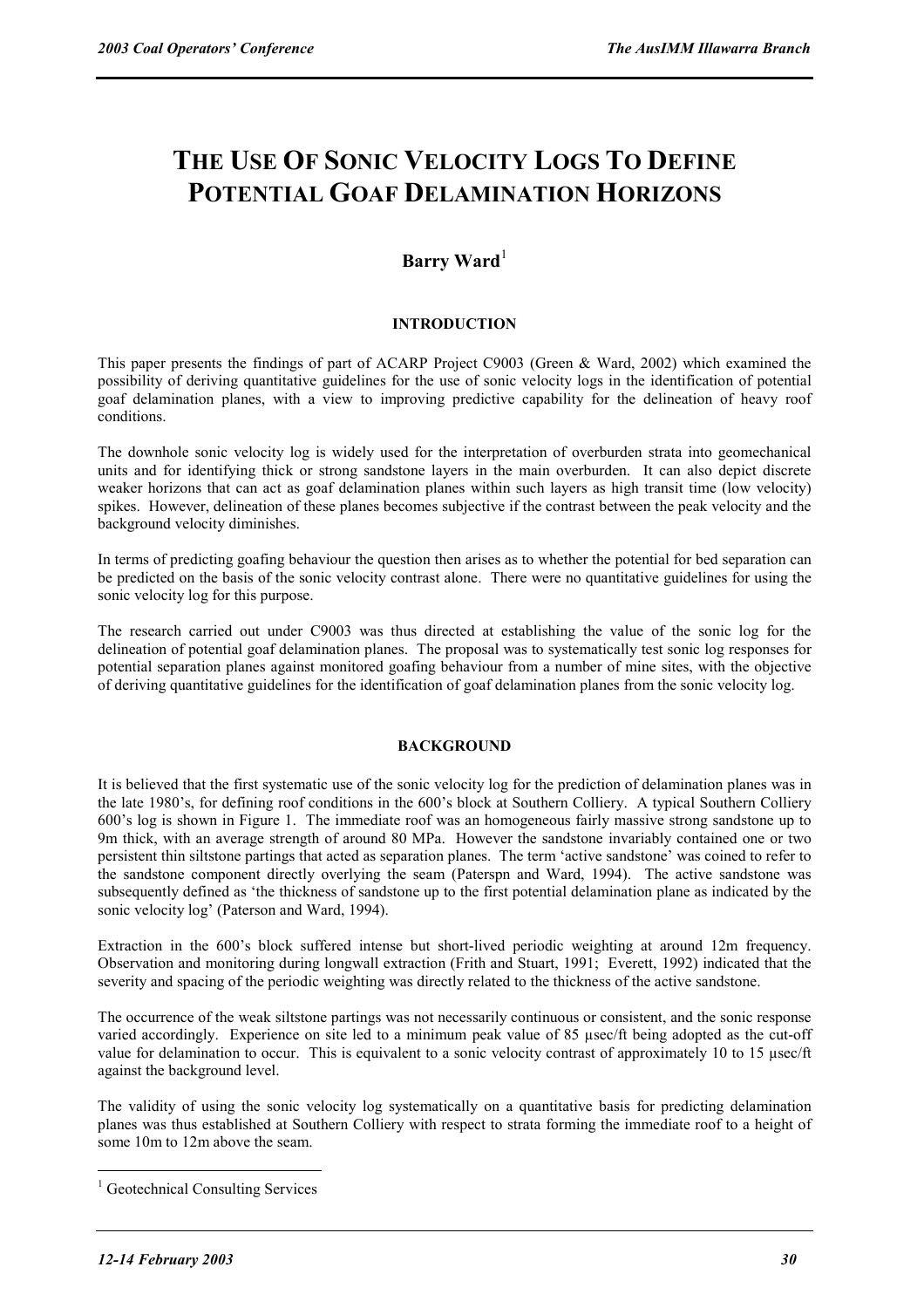

**FIG. 1 - Southern Colliery Active Sandstone** 

Since then attention has been focussed on massive thick sandstone bodies in the upper overburden, triggered by weighting events at a number of mines, including Southern Colliery (700's), South Bulga and Crinum, and by the widespread identification of sandstone bodies in the Bowen Basin (Esterle et al., 2001).

The Corvus sandstone at Crinum is a massive sandstone up to 25m thick with an average strength of 35 MPa. It occurs as a channel facies within weaker laminated strata within the Corvus - Tieri seam interval at a height of 25m or more above the mining horizon, and was a focus of attention for a time as a major contributor to roof weighting.

Examination of the sonic velocity logs indicated that the Corvus sandstone invariably contained a number of weaker horizons, which could act as separation planes. The question then was whether the total sandstone thickness or an active sandstone component was applicable in defining areas of potential weighting, and if so, what value of velocity contrast could be used to define the potential goaf parting.

A more significant case for definition was the Aquila seam conditions at the Grasstree Project (Ward, 1998). This is illustrated in Figure 2. The overburden comprises 2.5m to 4.5m of relatively weak, thinly laminated siltstone and mudstone, overlain by approximately 20m of strong massive 80 MPa sandstone. The sandstone contains a weak carbonaceous siltstone or mudstone parting in the middle, which shows up as a weaker horizon on the sonic velocity log. The strength of this parting material appears to vary from 20 to 50 MPa across the minesite but in some places the parting grades into the surrounding rock and is no longer discernible.

There is no doubt that a 30 µsec/ft contrast will act as a delamination plane. In terms of predicting goaf behaviour however, the question is at what point (i.e. what velocity contrast) can the parting be discounted as a potential goaf delamination horizon. This could be somewhat significant in that where the parting is ineffective as a delamination plane, the solid 20m thickness of 80 MPa sandstone could render conventional longwall mining unmanageable.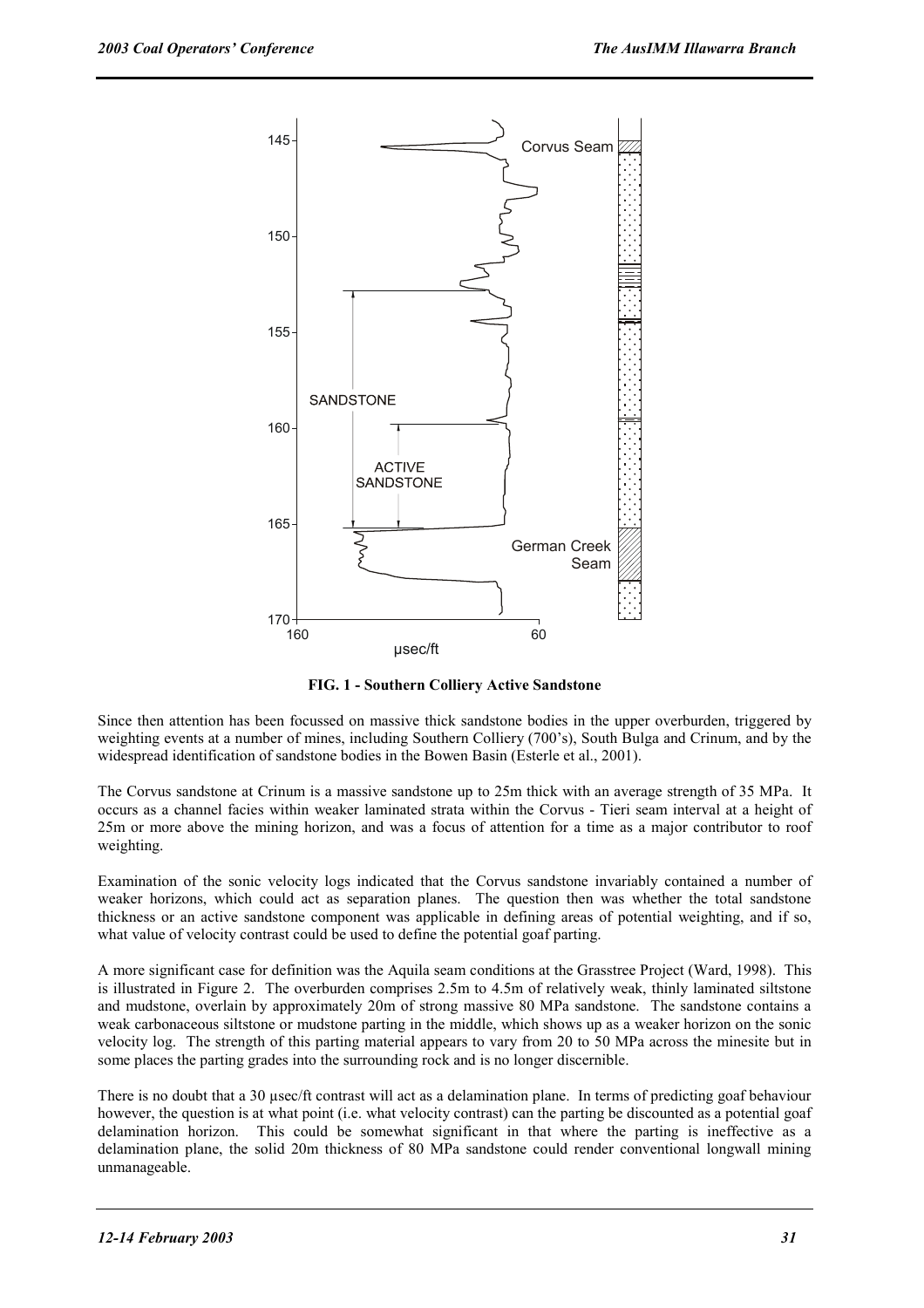

#### **RESEARCH PROJECT**

The objective of the research project was to see if potential goaf delamination planes could be identified from sonic velocity logs according to the differential magnitude of the transit time. The proposal was to compare sonic velocity logs to actual goafing behaviour as monitored from surface extensometer installations and see if any relationship could be established.

Boreholes with both sonic velocity logs and surface extensometer installations were selected from a number of longwall mines for this purpose. It was intended to utilise only historical data in order to undertake an initial assessment of the proposition at minimum cost, rather than attempt a more rigorous and expensive field programme specifically for this purpose. It was recognised that this was less than optimum insomuch that the extensometer anchor locations would not necessarily be positioned at the most appropriate horizons to test the behaviour of specific sonic partings. However it was considered that sufficient information would be forthcoming to permit a judgement to be made on the validity of the proposition if the objectives were not met.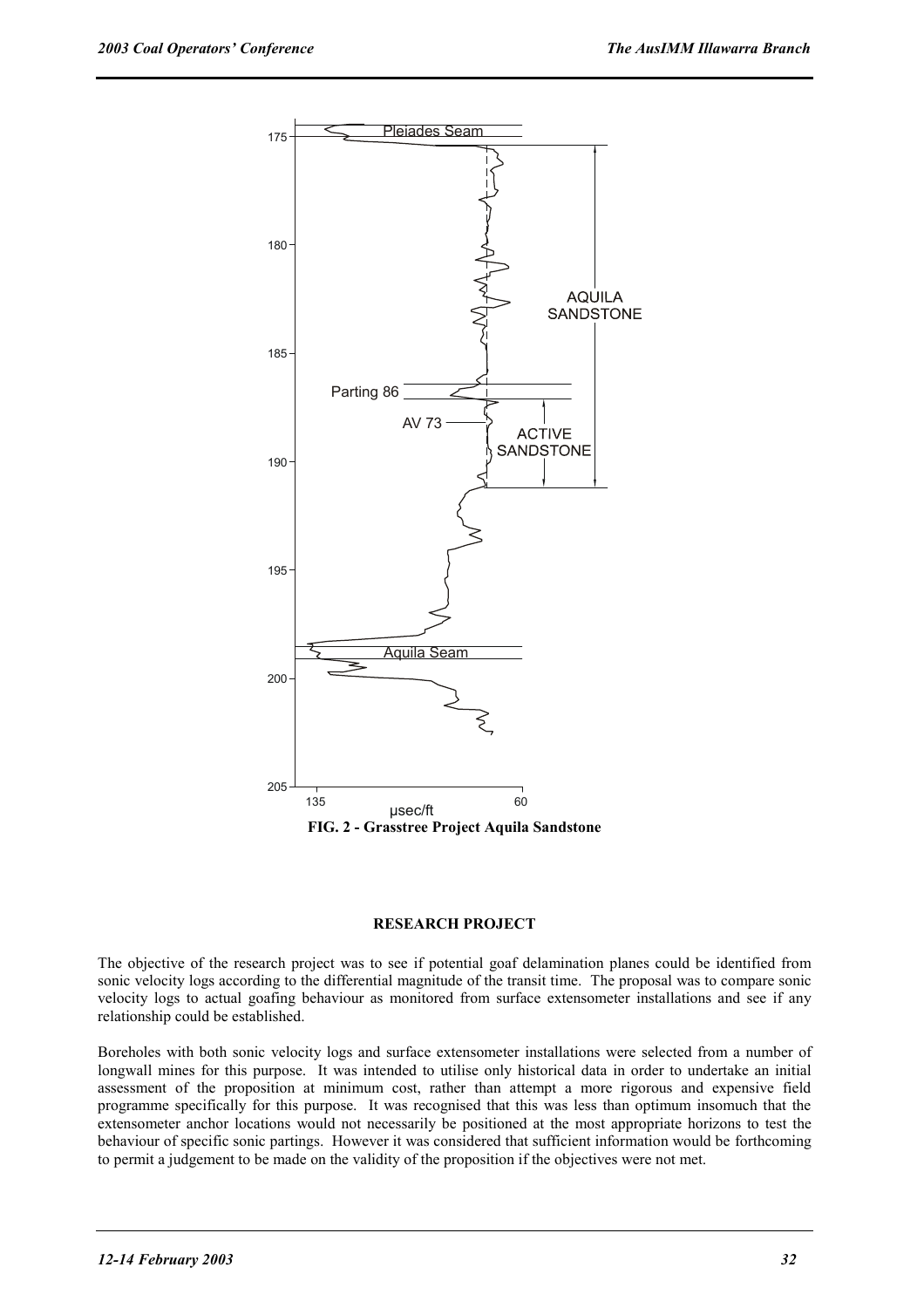When the project was first proposed only 5 surface extensometer sites were known but since then more sites became available, giving a total of 12 installations from 5 different minesites, as listed in Table 1. South Bulga was on the original list but unfortunately sonic velocity logs were not run in the surface extensometer boreholes.

| Site              | Borehole         | Panel           | Depth to<br>Roof | Mining<br>Height | Comments                |
|-------------------|------------------|-----------------|------------------|------------------|-------------------------|
| Southern Colliery | DD403            | 703             | 139.15           | 3.0              |                         |
|                   | DD411            | 703             | 185.76           | 2.9              | installation aborted    |
|                   | DD412            | 703             | 190.73           | 2.9              | installation vandalised |
|                   | DD413            | 704             | 121.90           | 3.0              |                         |
|                   | RD3381           | 704             | 125.38           | 3.1              |                         |
|                   | DD432            | 704             | 176.88           | 3.1              | no suitable sonic log   |
|                   | DD433            | 704             | 181.92           | 2.9              | no suitable sonic log   |
|                   | DD416            | 705             | 131.72           | 2.8              |                         |
| Central Colliery  | DD427            | 308             | 326.32           | 2.6              |                         |
| Crinum Mine       | 5592             | LW <sub>5</sub> | 188.52           | 3.6              |                         |
|                   | 5593             | LW <sub>5</sub> | 159.92           | 3.6              |                         |
| Moranbah North    | RD255            | 101             | 146.80           | 4.5              |                         |
|                   | RD256            | 101             | 119.40           | 4.5              |                         |
|                   | DD <sub>92</sub> | 102             | 147.35           | 4.5              |                         |
|                   | DD93             | 102             | 162.02           | 4.5              |                         |
| Dartbrook Mine    | DD149            | LW1             | 217.00           | 4.0              | sonic extrapolated      |
|                   | <b>RD468</b>     | LW4             | 286.80           | 4.0              | installation failure    |

#### **TABLE 1 List Of Test Sites**

#### **PROPOSITION**

As described above, it has been established at Southern Colliery that small transit time differentials of 10 to 15 µsec/ft were indicative of separation planes with respect to the immediate roof. This applied to the particular condition of first layer goafing, that is, where the lowest roof layer can become detached and cave into the mined void.

It is highly unlikely that a constant small differential would apply throughout the overburden, as the relative amount of strata separation and subsidence decreases with increasing height above the mined horizon. The expectation was that the further away from the source (height above mining horizon), the greater would be the response required to initiate the same effect. In other words, whereas a 10 µsec/ft contrast could generate strata separation at a height of, say, 10m, it would require a contrast of, say 15 usec/ft to cause the same effect at a height of 20m.

The proposition was thus made that there would be a quantitative relationship between the magnitude of the transit time contrast required to initiate separation, and the height above the mined horizon. It was proposed to test this proposition by comparing transit time differentials against actual caving examples as monitored by surface extensometers.

If the proposition was correct the results should plot as two populations, with a grouping of separation and non separation values, from which a bounding curve could be defined. This would allow the propensity for strata separation at any given height to be defined by a single variable, namely the transit time contrast.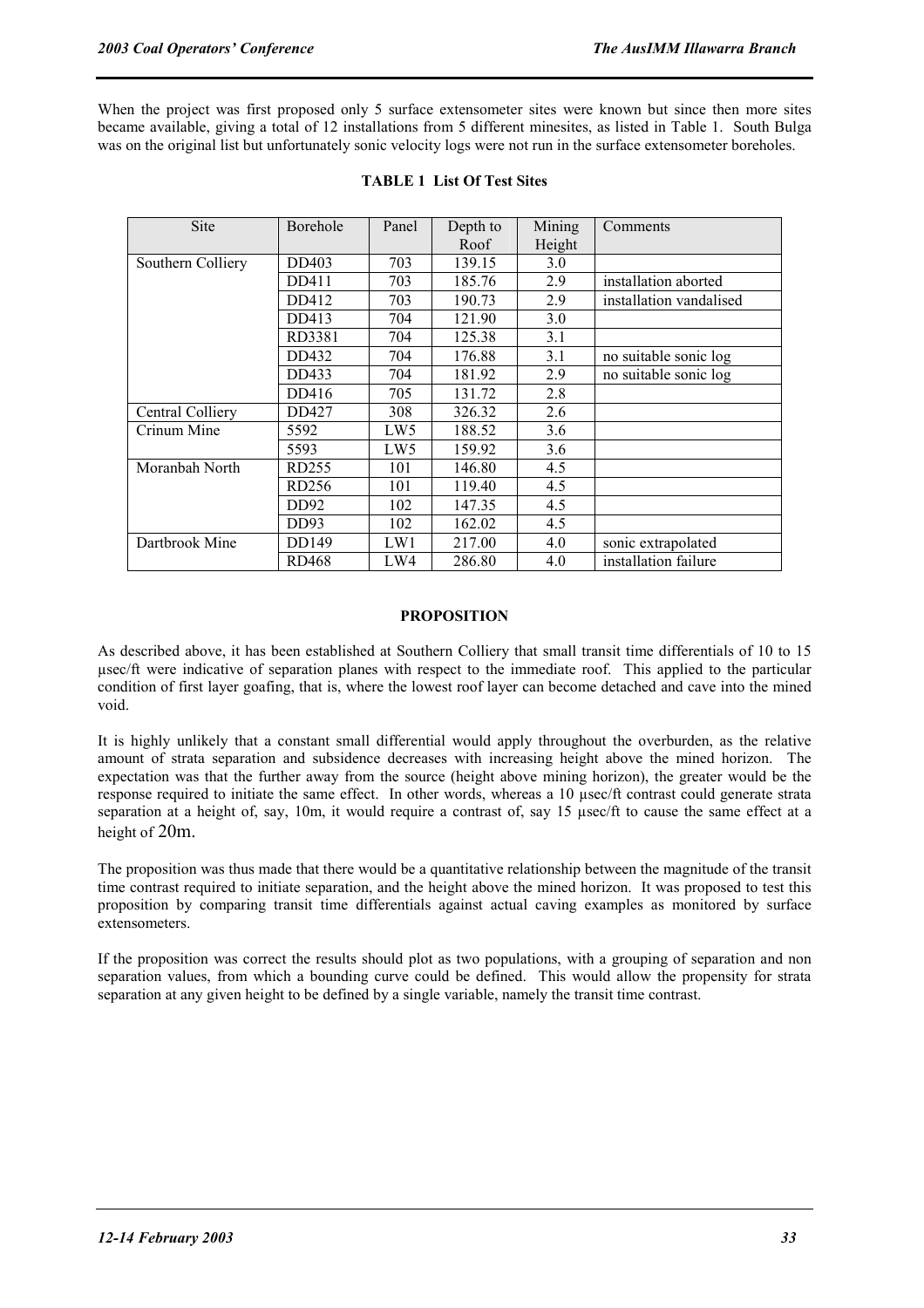#### **ANALYSIS OF DATA**

#### **Transit Time Contrast**

Figure 3 shows an example of a sonic velocity log with extensometer anchor locations marked at the appropriate depths. For each log the sonic response over each anchor interval was examined and potential partings identified. A single parting where appropriate was selected for each interval under the following categories:

- 1. low strength parting or contrast
- 2. high strength parting or contrast
- 3. no partings present



Sonic Parting

**FIG. 3 - Sonic Velocity Log Example** 

Where several potential partings occurred within the interval, the parting with the largest contrast was selected. This was a simplification in that delamination could occur over several partings within the interval, however it was considered that the largest contrast would see the first reaction to any movement.

The velocity contrast and height above the mining horizon was noted for each selected parting. Low strength (high transit time) partings were the obvious choice but high strength contrasts were also noted since, theoretically at least, they could also act as separation planes under bending stresses.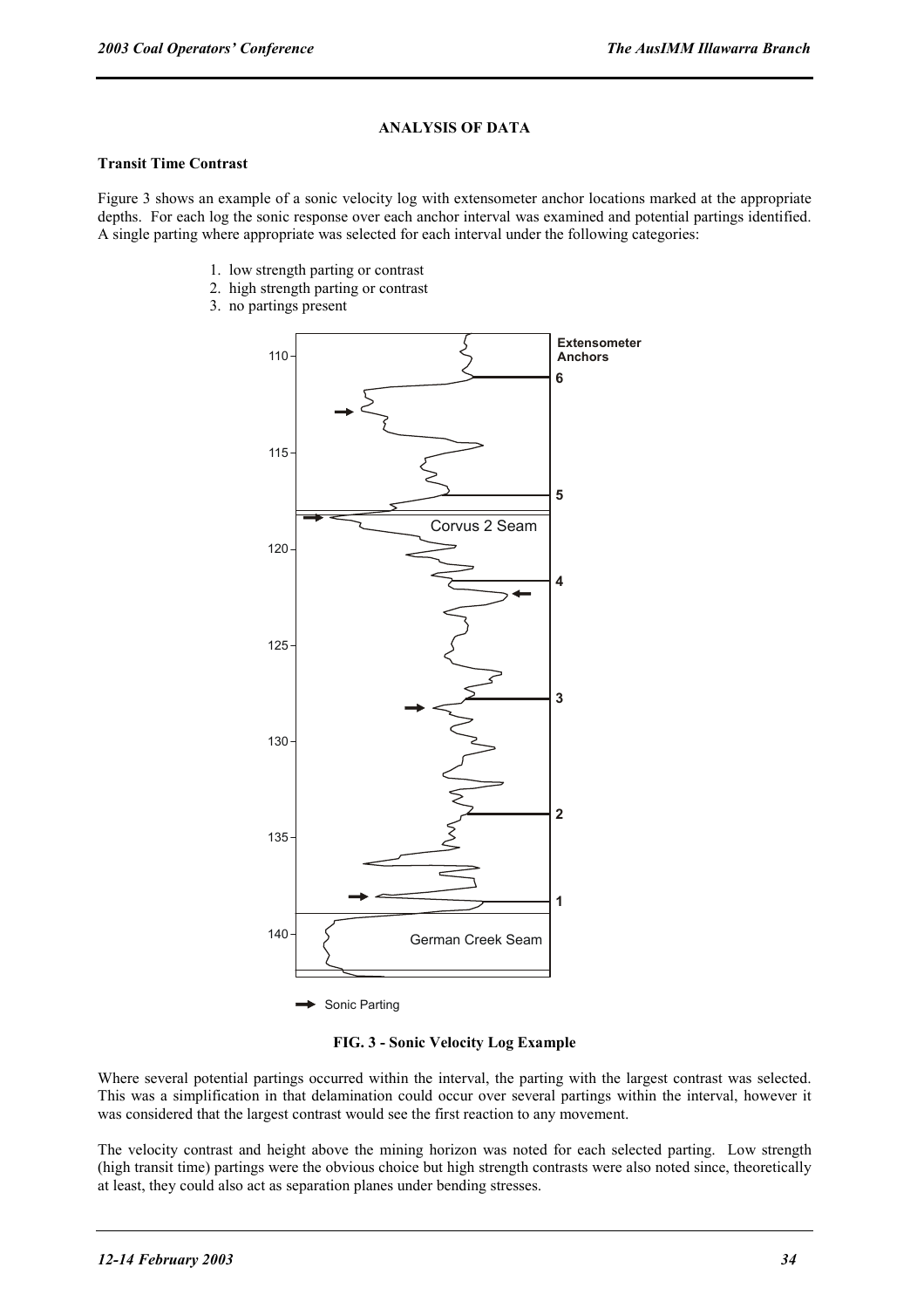The magnitude of the differential transit times identified ranged from 7 to 66 µsec/ft for the low strength partings, and from 15 to 28 µsec/ft for the high strength partings. Most of the high strength partings were probably due to sideritic bands; where these were selected a check was made against adjacent borehole logs to ensure they represented persistent layers and not individual lenses.

#### **Extensometer Response**

Having identified a transit time contrast for each anchor interval, the extensometer response was examined to ascertain if any delamination had taken place over the corresponding interval. Figure 4 shows an example of an extensometer record.

The extensometer records were complex and contained a lot of information, not all of which was real. It was not possible within the scope or budget to analyse the records in detail, hence a simple systematic geophysical first break approach was adopted. Because settlement invariably occurred in several stages with varying amounts of differential movement, the analysis was restricted to picking the first break, that is, the first measurable instance of differential movement between anchors.

Examples of first break picks indicating the onset of movement are shown in Figure 4. In this instance anchors 1 and 2 subsided sequentially with differential movement, whereas anchors 3 and 4 moved simultaneously with zero immediate differential movement. First break picks were categorised as either differential movement or no differential, and matched to the selected transit time response between the same anchors.





#### **Results**

The matched data points for horizons to a height of 100m above the seam are plotted on Figure 5. The data is presented as weak and strong partings that correspond to differential movement (strata separation) and weak partings that showed no differential movement (no separation). Strong partings with no differential movement are not shown.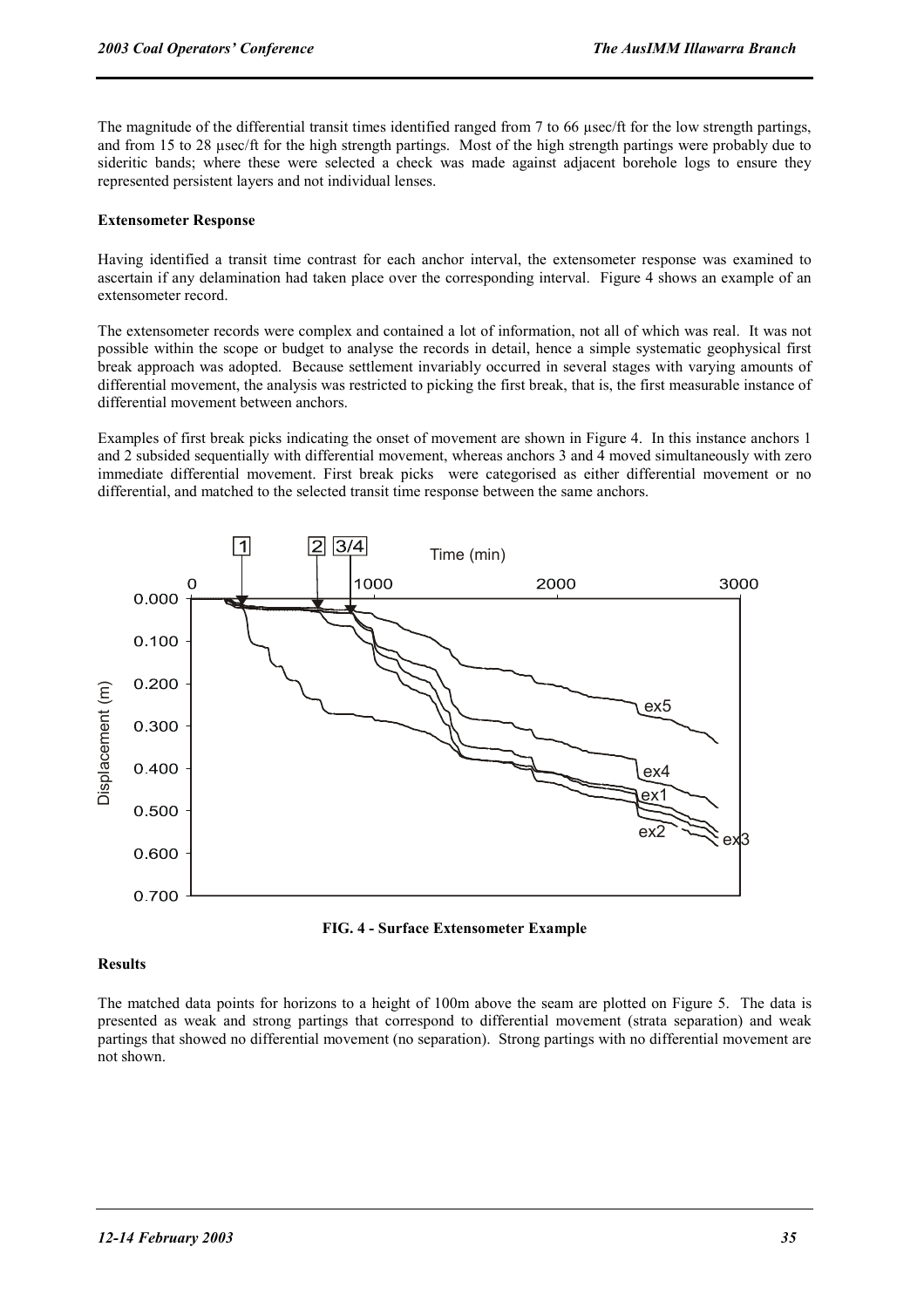

**FIG. 5 - Results of Analysis** 

It is clear from the distribution of data points that there is no discernible differentiation into two populations of strata separation and no separation, the results for both types being scattered throughout. It is also clear that there is no discernible relationship between transit time contrast, height above mining, and propensity for strata separation. The conceptual picture of two separate populations has not been generated, and the results thus refute the proposition. This means that the sonic velocity alone is not a reliable indicator of goaf delamination planes within the general overburden sequence.

This conclusion is of course based on the data set used in the analysis. Of the 12 sites analysed 5 were start-up installations designed to monitor the first goafing event rather than normal periodic caving (4 at Southern Colliery, 1 at Moranbah North). First goafing covers the transitional caving stage from initial spanning to full caving and is generally different to normal caving where fracturing and subsidence occurs in a cyclic pattern (Gale, 2001). However, exclusion of first goafing data does not improve the validity of interpretation.

One of the main sources of potential error is that the extensometers cannot differentiate lateral movement of strata, as all movement is recorded as vertical displacement, which in the extreme case can lead to some kinematically strange results. The bottom two anchors at Southern Colliery 703 panel, for example, show total displacements greater than the height of mining, and also show intermediate periods of no movement that clearly cannot reflect the fall of strata into the goaf.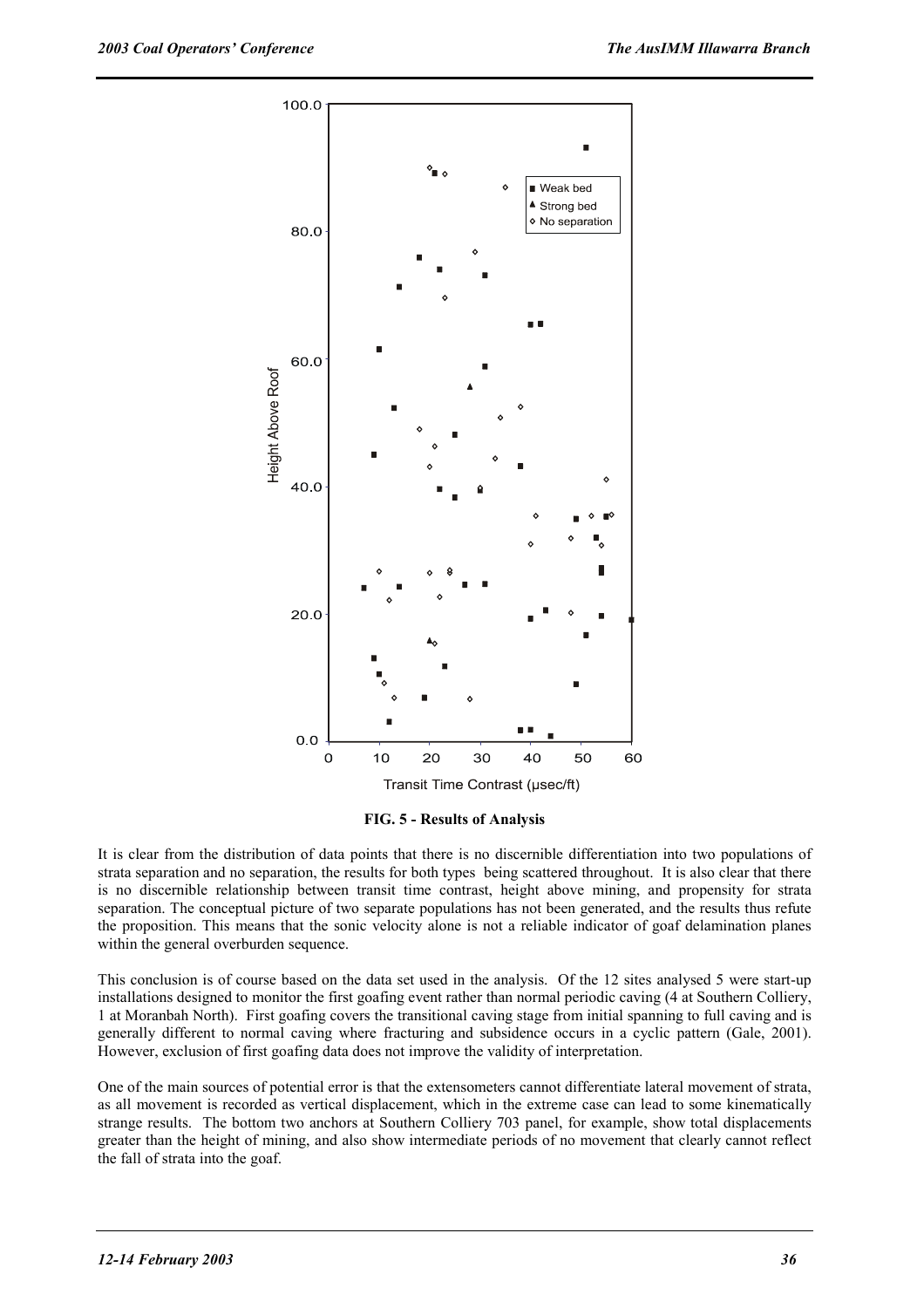Although such idiosyncracies can significantly complicate a full quantitative analysis of strata movement, their potential impact in this study was mitigated by using the first break only as an indicator of movement and ignoring all subsequent variation. Nevertheless there was no way of knowing if some of the small differential anchor movements in the data set could be due to shearing rather than separation. However, the data set had only five separations where the differential movement was less than 25mm, and the exclusion of these made no difference to the distribution of data points.

#### **DISCUSSION OF RESULTS**

The results clearly indicate that goafing behaviour in general is governed by other factors than the presence of weak horizons, bedding planes or modulus contrast between layers. It is suspected that a combination of factors is involved, including bed thickness, strength homogeneity, and the juxtaposition of beds of contrasting character. In other words, more than one variable needs to be considered in the prediction of goafing behaviour.

This does not mean that the sonic velocity log cannot be used to identify potential separation planes, but that it cannot be used to predict which potential separation planes will influence goafing, at least away from the immediate roof.

Subsidence of strata over a longwall panel has traditionally been grouped into three zones. The zone immediately overlying the seam collapses as broken rock into the mining void and eventually fills up the free space through bulking. The height of this initial caving zone is generally taken as 9 times the mined thickness but can be less in stronger strata. In the middle zone the strata are not broken up but tend to incur physical dislocation with induced fractures or bed separation. The height of this intermediate zone is usually taken as 30 times the mined height as a general approximation. In the upper zone above this the strata tend to subside as an intact block without damage.

The goafing behaviour is obviously different in each of these zones and hence it is not unreasonable to expect that different predictive parameters would apply in each case.

In the intermediate zone, from say 20m to 100m above the seam, the presence of thin sonic partings or bedding planes within a rock layer of constant strength does not appear to influence goafing and the propensity to hang up or span is more likely to be governed by the thickness and tensile strength of specific beds. In respect of the Corvus sandstone example at Crinum Mine it would appear that a sandstone body 25m or more above the mining horizon cannot be reliably sub-divided into an active sandstone component on the basis of weaker partings identified from the sonic velocity log.

Only caving within the immediate roof layer would appear to present any opportunity for analysis within the context of this study; the application of the sonic velocity log for delineating the active sandstone component in the immediate roof zone having been established previously at Southern Colliery by observation and monitoring.

Accordingly, the values in the data set pertaining to the immediate roof zone only were plotted. The result is shown in Figure 6, which displays values for picked horizons to a maximum height of 23m. Although there is still some scatter, there is now a discernible separation of the two populations as per the original concept, and a line can be drawn between the two populations, albeit tentatively, from 5 usec/ft at zero height to 40 usec/ft at 20m. Interestingly, this line passes through a value of 15  $\mu$ sec/ft at a height of 6m, which matches the value derived from operational experience at Southern Colliery.

The cut-off height of 23m marks the position where the data show a significant scatter. This height could be taken as representing the average height of the initial caving zone for the data set used, which would be equivalent to  $7$ times the average mining height of 3.3m.

It is proposed that the line shown on Figure 6 could be used as an interpretation guide for estimating active sandstone, at least for a first approximation. The equation of this line is approximately:

critical transit time contrast ( $\mu$ sec/ft) = 1.75 x (height above roof + 2.85)

The critical transit time contrast represents the minimum value for a weak parting on the sonic log, relative to the background strength of the stratum containing the parting, for which strata separation could be expected. The relationship is only valid for the immediate roof zone to a height of about 20m. Obviously experience and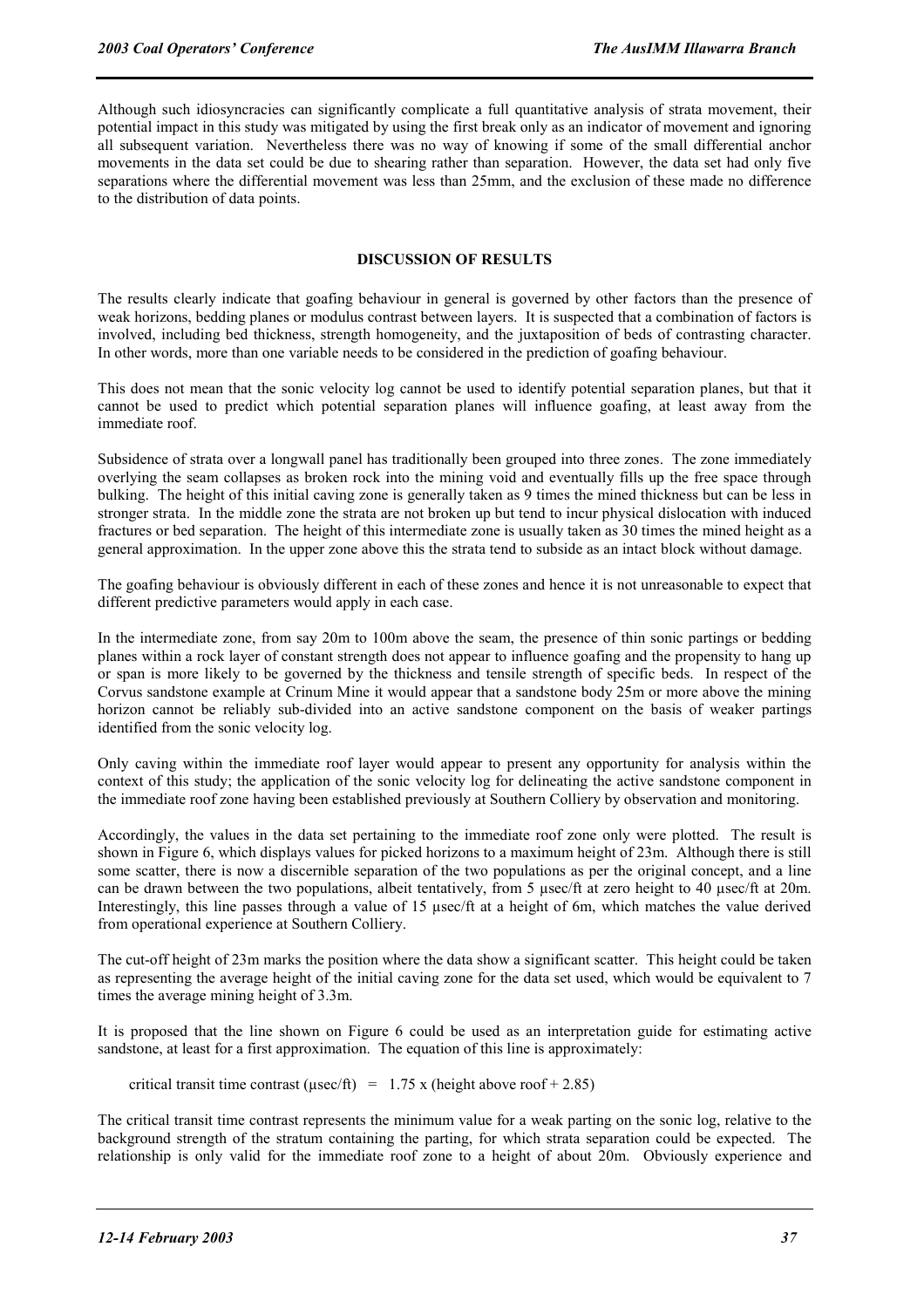intuition must be exercised in the interpretation of roof behaviour, as local geological and geotechnical conditions could cause variations in ground reaction.



**FIG. 6 - Immediate Roof Zone** 

Application of this relationship to the Grasstree Project example shown in Figure 2 would suggest a minimum contrast of 25 µsec/ft would be needed to cause the lower portion of the Aquila sandstone to become detached and goaf separately from the remainder. As the contrast in the example is only 13 µsec/ft, detachment would not be predicted and the Aquila sandstone would be expected to act monolithically. The active sandstone component would thus be equal to the full sandstone thickness of approximately 16m.

#### **CONCLUSIONS**

The conclusions reached in this study, based on the dataset established from the 12 sites examined, were as follows:

- The sonic velocity log can be used to predict bed separation in the immediate caving zone to a maximum height of 23m above the mined horizon.
- The relationship between the transit time contrast and the height above mining within the critical immediate caving zone can be tentatively expressed by the equation: transit time contrast ( $\mu$ sec/ft) = 1.75 x (height above roof + 2.85)
- This relationship can be used to help interpret the active sandstone component where thick sandstone bodies occur within the immediate caving zone above the mined horizon.
- There is no discernible relationship between transit time contrast and height above mining, with respect to propensity for bed separation in the intermediate and upper caving zones at levels higher than 23m above the mined horizon.
- The transit time contrast alone cannot be used to predict goafing behaviour in the intermediate and upper caving zones.